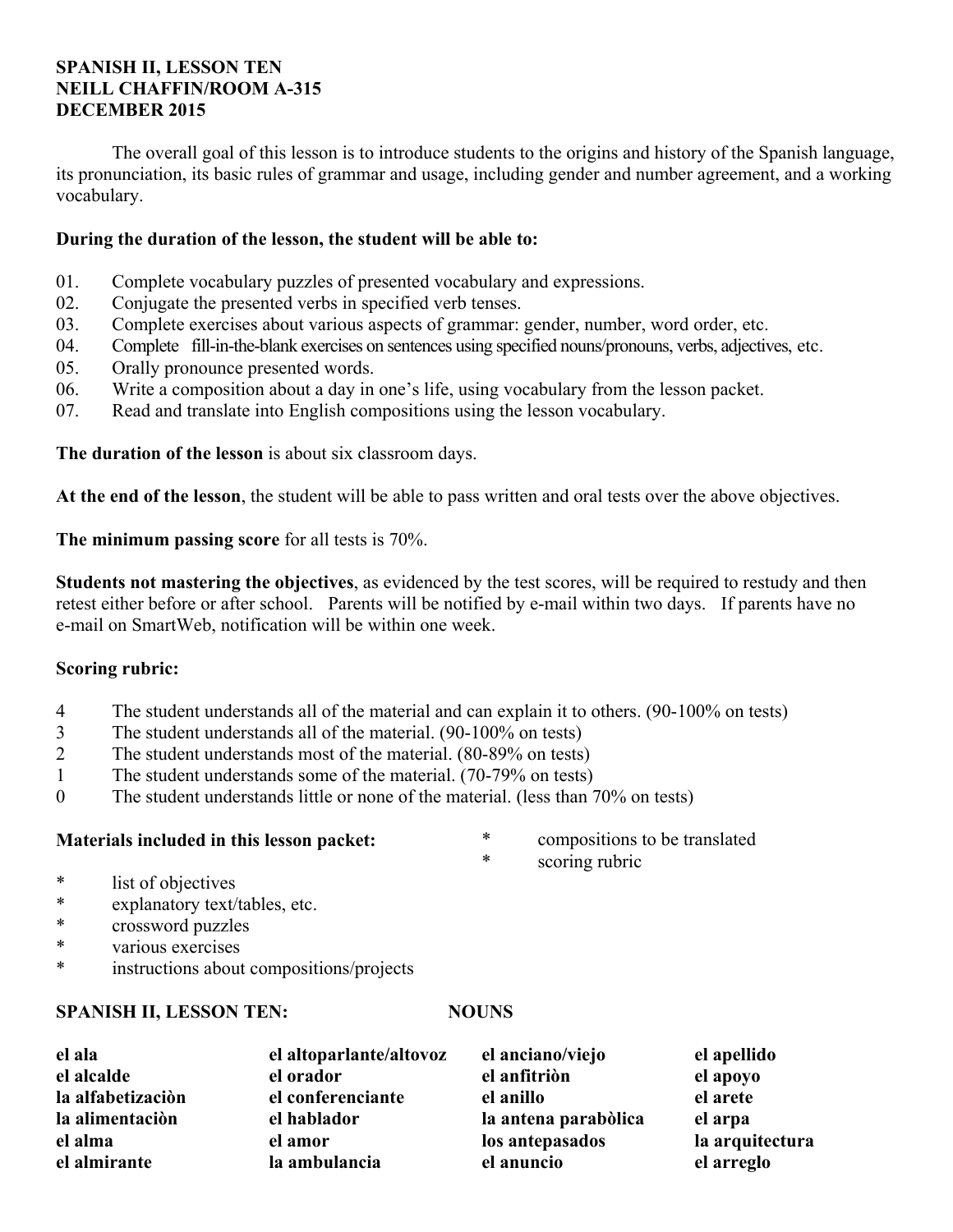**la artesanìa el artesano el asiento el asistente la aspiradora la aspirina el asta los audìfonos el auditorio el autorretrato el bailarìn el balde/cubo el balòn el baloncesto el banco la bandera la base de datos el basurero el bate la beca el bèisbol las bellas artes la belleza la billetera/cartera** *wing mayor (city official) literacy nourishment/food soul admiral loudspeaker speaker/orator conference speaker talker/speaker love ambulance old man host ring satellite dish ancestors commercial* 

### *last name/surname support earring harp architecture arrangement handicraft artisan/craftsman seat assistant vacuum cleaner aspirin flagpole headphones auditorium self-portrait dancer bucket/pail soccer ball basketball bank flag database trash/garbage can bat (baseball) scholarship baseball fine arts beauty wallet* **el birrete/gorro la boda/el casamiento la bola/pelota/el balòn el bolso la bombilla el bordado el borrador/la goma la bota/el botìn la botella el broche el bronceador**

**la busqueda el buzòn la camiseta la cancha/pista la capilla la carrera el cartòn el chaleco la cifra la cita el clima el cofre la colina el collar el comercio la compañìa el concurso la contraseña la creencia el cruce la danza/el baile los desconocidos el desfile la despedida el desvàn la desventaja la ventaja el disfraz el discurso la empresa el encuentro/la reuniòn el enlace el ensayo la farmacìa la firma el flequillo** *cap (for head) wedding ball shoulder bag lightbulb embroidery* 

*eraser boot (shoe) bottle clasp/clip/fastener sun-tan lotion pudding search mailbox tee-shirt court (sports) chapel career cardboard/box/carton vest number/numeral date/appointment climate chest (container) hill necklace business/commerce company (business) contest password belief crossing dance strangers procession/parade good-bye attic disadvantage advantage costume speech/discourse business/company meeting/encounter link essay pharmacy/drugstore signature bangs (hair)*

#### **SPANISH II, LESSON TEN: EXPRESSIONS/MODIFIERS**

**correr riesgos sacar una buena nota saltar la cuerda lo siento mucho ¡Asì no! Tener sueño tener suerte** 

**tan pronto como tan...como... Tanto como tantos...como.... ¿Cuàl es tu telèfono? Tener verguenza tomar decisiones** 

**¡Què divertido! ¡Què làstima! ¡Què verguenza! ¡Què lìo! ¿Què lleva? ¿Què tal? ¿Puede decirme dònde**  **queda....? Un buen rato es raro que ¡Con razòn! Tener razòn regresar mas tarde es ridìculo que** 

**el budìn**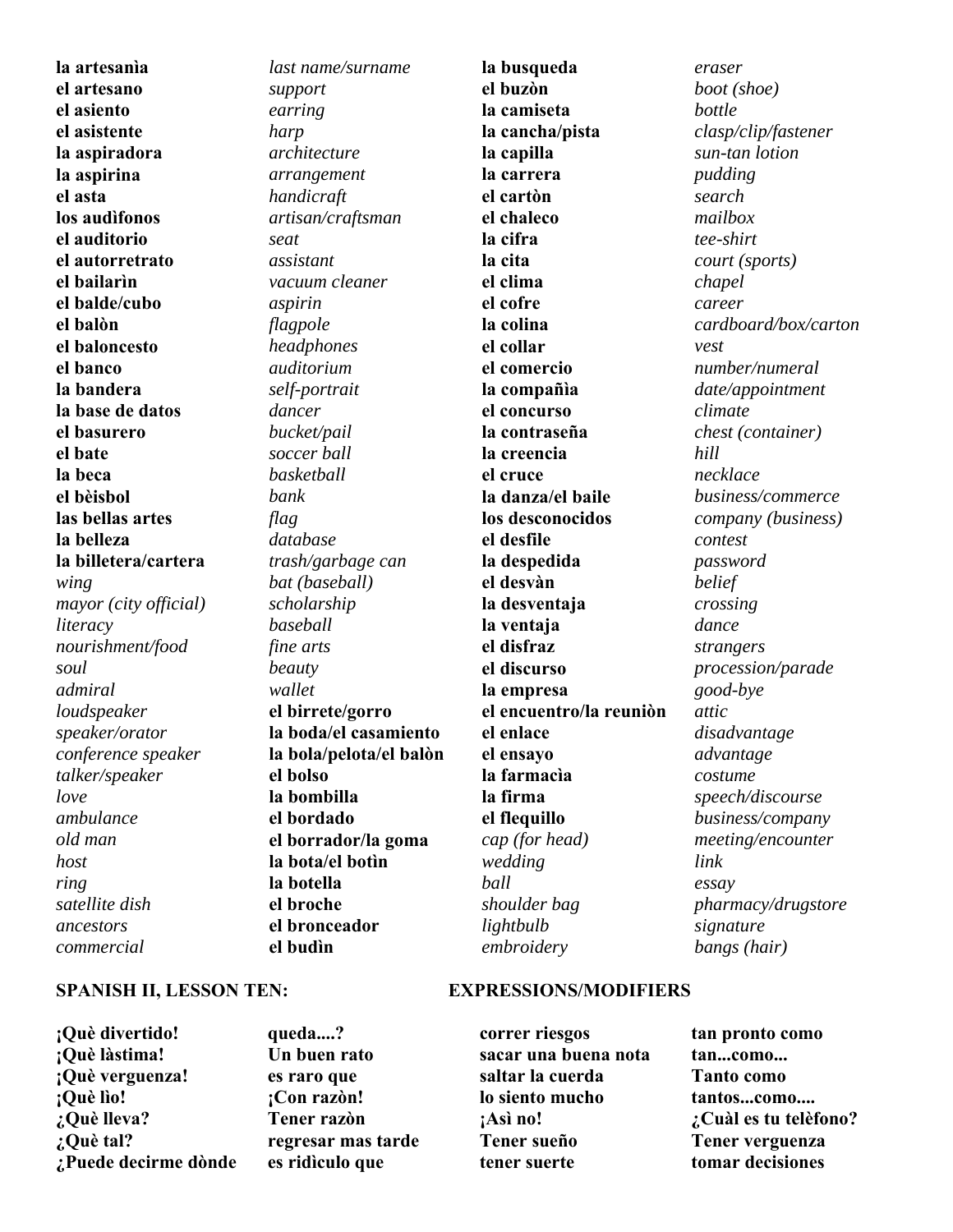**tomar en cuenta ¿Me trae...? Es triste que valer la pena ¿Me deja ver...? Nos vemos! ¡Ya lo sè! ¿Cuàndo es tu cumpleaños? ¿Cuàl es tu.......favorito? ¿Tienes novio(a)? ¿Puedes guardar un secreto? ¡Està como una cabra! ¡Ya basta! Me da igual. ¿Cuàl es tu direcciòn? ¿A quièn le toca? Te toca a tì. Me toca a mì. ¿Puedo tirar? ¿Quièn gana? ¿Què hay que hacer?**  *What fun! What a pity! What a shame! What a mess! What is/are .......wearing? How is it going? Can you tell me where....is? Quite a while It is rare that..... That's why! To be right. .....will return later it is ridiculous that.... Take/run risks get a good grade jump rope I'm very sorry. Not like that! To be sleepy to be lucky as soon as as......as As much as as many...as What is your phone number? To be ashamed to make decisions* 

*to take into account could you bring me....? It is sad that..... Be worth the effort may I see.....? See you later! I already know! When is your birthday? What is your favorite.....? Do you have a boy/girl friend? Can you keep a secret? He/she is crazy as a goat! Enough already! I don't care. What is your address? Whose turn is it? It is your turn. It is my turn. May I play? Who is winning? What do I do?* **malogrado preciso hàbil continuo entreabierto molesto apàtico apenado surtido asombroso audaz evitable despierto torpe torcido holgado desnudo querido benèvolo amargo manchado breve despreocupado cambiable copioso peludo embrujado ajetreado hueco** 

**ronco** 

**desesperado humillante histèrico descortès incòmodo endeudado sangriente ineficaz exasperante deliberado cursiva risible gràcil odioso perdido malèvolo letal dòcil**

*unsuccessful precise/exact adept/expert adjacent/contiguous ajar/half-open annoying apathetic ashamed assorted/varied astounding audacious/daring avoidable awake awkward (physical) awry/askew baggy bare/naked beloved/dear benevolent/kind bitter spotted/blemished brief carefree/unworried changeable copious/plentiful hairy haunted/bewitched hectic hollow hoarse hopeless/desperate humiliating hysterical (agitated) impolite inconvenient indebted bloody ineffective infuriating/exasperating deliberate/intentional italic (as in letters) laughable/ridiculous lithe/limber/gracile hateful/odious lost malevolent/wicked lethal/deadly meek/timid/docile*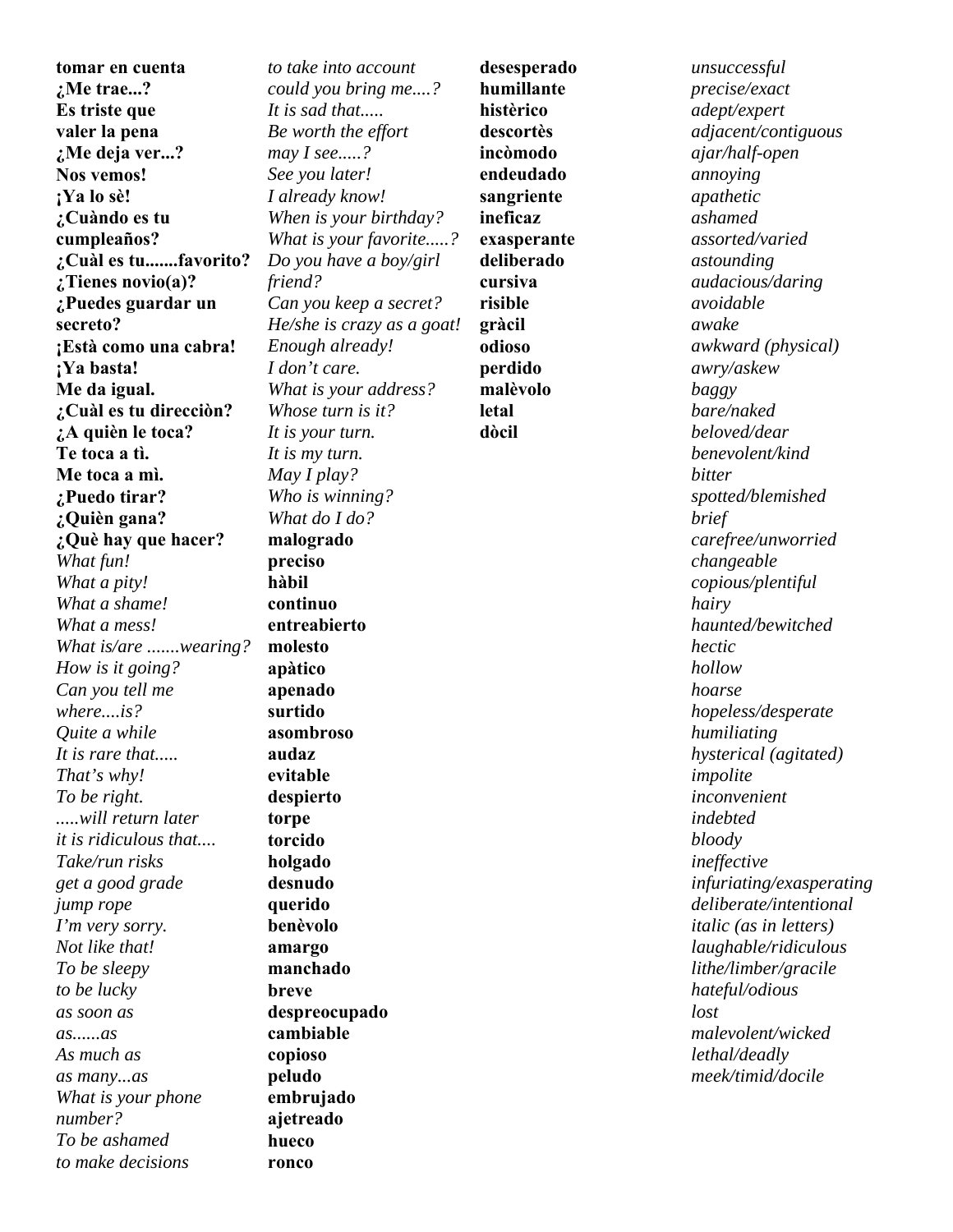## **SPANISH II, LESSON TEN: INFINITIVES**

| mandar      | send (a letter)                | sumar       | add                   |
|-------------|--------------------------------|-------------|-----------------------|
| mantenerse  | maintain/keep oneself          | preocuparse | worry about           |
| maquillarse | put on makeup                  | presentar   | present/introduce     |
| marcar      | $dial$ (a phone)               | prestar     | loan/lend             |
| mentir      | lie                            | prevaler    | prevail               |
| merendar    | have a snack                   | proteger    | protect               |
| mezclar     | mix                            | quejarse    | complain              |
| molestar    | bother/irritate                | quemar      | burn                  |
| nevar       | snow                           | reciclar    | recycle               |
| ocurrir     | occur                          | recoger     | collect/pick up       |
| oler        | smell                          | reflejar    | reflect               |
| olvidar     | forget                         | recuperarse | recuperate/get better |
| opinar      | opine/express opinion          | remar       | row                   |
| ordenar     | arrange                        | rescatar    | rescue                |
| oscurecer   | get dark                       | resolver    | resolve               |
| pasear      | take a walk                    | respirar    | breathe               |
| patrocinar  | sponsor                        | robar       | rob                   |
| pelearse    | fight                          | rogar       | beg/pray/request      |
| perdonarse  | pardon each other              | saltar      | jump                  |
| pertenecer  | belong/pertain                 | saludarse   | greet each other      |
| pilotar     | pilot (an airplane)            | sembrar     | seed/sow/plant        |
| planchar    | <i>iron</i> ( <i>clothes</i> ) | señalar     | signal/gesture        |
| portarse    | behave                         | solicitar   | request/apply for     |
| reìrse      | smile                          | sonreirse   | laugh                 |
|             |                                |             |                       |

## **INFINITIVES IRREGULAR/STEM-CHANGING IN THE PRESENT INDICATIVE**

| mantener:                                                  | mantengo, mantienes, mantiene, mantenemos, mantenèis, mantienen          |  |  |
|------------------------------------------------------------|--------------------------------------------------------------------------|--|--|
| mentir: miento, mientes, miente, mentimos, mentis, mienten |                                                                          |  |  |
| merendar:                                                  | meriendo, meriendas, merienda, merendamos, merendàis, meriendan          |  |  |
| nevar:                                                     | nieva ( <i>only in third person</i> )                                    |  |  |
| oler:                                                      | huelo, hueles, huele, olemos, olèis, huelen                              |  |  |
| oscurecer:                                                 | oscurece (only in third person)                                          |  |  |
| reirse:                                                    | rio, ries, rie, reimos, reis, rien                                       |  |  |
| prevaler:                                                  | prevalgo, prevales, prevale, prevalemos, prevalèis, prevalen             |  |  |
| pertenecer:                                                | pertenezco, perteneces, pertenece, pertenecemos, pertenecèis, pertenecen |  |  |
| proteger:                                                  | protejo, proteges, protege, protegemos, protegèis, protegen              |  |  |
| recoger:                                                   | recojo, recoges, recoge, recogemos, recogèis, recogen                    |  |  |
| resolver:                                                  | resuelvo, resuelves, resuelve, resolvemos, resolvèis, resuelven          |  |  |
| rogar:                                                     | ruego, ruegas, ruega, rogamos, rogàis, ruegan                            |  |  |
| sembrar:                                                   | siembro, siembras, siembra, sembramos, sembràis, siembran                |  |  |
| sonreirse:                                                 | sonrìo, sonrìes, sonrìe, sonreìmos, sonrìs, sonrìen                      |  |  |

*note: reflexive pronouns are omitted because they do not affect inflection.*

## SPANISH II, LESSON TEN: SUBJECT/VERB AGREEMENT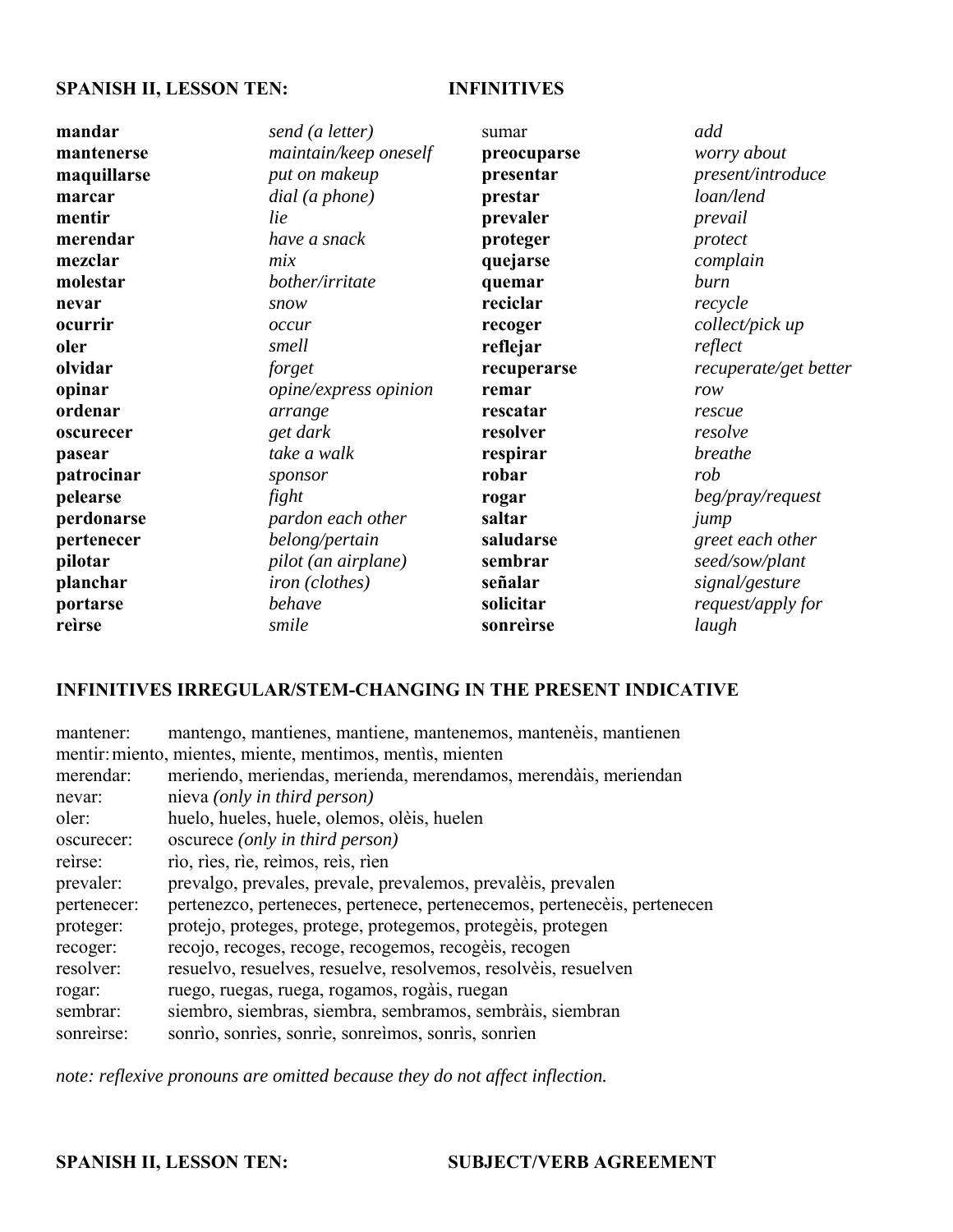*Directions: Fill in the correct verb conjugations. Then translate the sentence in the indicated (\*) tense.*

01. **Yo les mando las cartas de invitaciòn a mis primos en California. (Mandar)**

| present                    | $\ast$<br>preterite                                                                                                                                                                                                                                                                                                                                                                                                                                                                                           | imperfect                                                        |        |
|----------------------------|---------------------------------------------------------------------------------------------------------------------------------------------------------------------------------------------------------------------------------------------------------------------------------------------------------------------------------------------------------------------------------------------------------------------------------------------------------------------------------------------------------------|------------------------------------------------------------------|--------|
| future                     | conditional                                                                                                                                                                                                                                                                                                                                                                                                                                                                                                   | pres. prog.                                                      |        |
| pres. perf.<br>pret. perf. |                                                                                                                                                                                                                                                                                                                                                                                                                                                                                                               | pluperfect                                                       |        |
|                            | 02. Esas señoritas se mantienen en buena condición por ejerciciarse. (Mantenerse)                                                                                                                                                                                                                                                                                                                                                                                                                             |                                                                  |        |
| present                    | preterite                                                                                                                                                                                                                                                                                                                                                                                                                                                                                                     | $\ast$<br>imperfect                                              |        |
| future                     | conditional                                                                                                                                                                                                                                                                                                                                                                                                                                                                                                   | pres. prog.                                                      |        |
| pres. perf.                | pret. perf.                                                                                                                                                                                                                                                                                                                                                                                                                                                                                                   | pluperfect                                                       |        |
| 03.                        | Ella se maquilla antes de irse de la casa. (Maquillarse)                                                                                                                                                                                                                                                                                                                                                                                                                                                      |                                                                  |        |
|                            | preterite                                                                                                                                                                                                                                                                                                                                                                                                                                                                                                     | imperfect                                                        | $\ast$ |
| future                     | conditional                                                                                                                                                                                                                                                                                                                                                                                                                                                                                                   | pres. prog.<br><u> 1990 - Johann Barbara, martin a</u>           |        |
| pres. perf.                | pret. perf.                                                                                                                                                                                                                                                                                                                                                                                                                                                                                                   | pluperfect                                                       |        |
|                            | 04. Los cientificos mezclan unas quimicas para producir una sustancia tòxica. (Mezclar)                                                                                                                                                                                                                                                                                                                                                                                                                       |                                                                  |        |
| present                    | preterite                                                                                                                                                                                                                                                                                                                                                                                                                                                                                                     | imperfect                                                        |        |
| future                     | $\ast$<br>conditional                                                                                                                                                                                                                                                                                                                                                                                                                                                                                         | pres. prog.                                                      |        |
| pres. perf.                | pret. perf.                                                                                                                                                                                                                                                                                                                                                                                                                                                                                                   | pluperfect                                                       |        |
| 05.                        | Los ruidos desagradables molestan todos los peatones en el parque. (Molestar)                                                                                                                                                                                                                                                                                                                                                                                                                                 |                                                                  |        |
|                            | preterite                                                                                                                                                                                                                                                                                                                                                                                                                                                                                                     | imperfect                                                        |        |
| future                     | conditional                                                                                                                                                                                                                                                                                                                                                                                                                                                                                                   | $\ast$<br>pres. prog.                                            |        |
| pres. perf.                | pret. perf.                                                                                                                                                                                                                                                                                                                                                                                                                                                                                                   | pluperfect                                                       |        |
|                            | 06. Las señoritas huelen las flores antes de comprarlas. (Oler)                                                                                                                                                                                                                                                                                                                                                                                                                                               |                                                                  |        |
| present                    | preterite                                                                                                                                                                                                                                                                                                                                                                                                                                                                                                     | imperfect                                                        |        |
| future                     | conditional<br>$\overline{\phantom{a}}$                                                                                                                                                                                                                                                                                                                                                                                                                                                                       | pres. prog.<br><u> 1980 - Johann Barnett, fransk politiker (</u> | $\ast$ |
| pres. perf.                | pret. perf.<br>$\begin{tabular}{ll} \multicolumn{2}{c} {\textbf{1}} & \multicolumn{2}{c} {\textbf{2}} & \multicolumn{2}{c} {\textbf{3}} & \multicolumn{2}{c} {\textbf{4}} \\ \multicolumn{2}{c} {\textbf{1}} & \multicolumn{2}{c} {\textbf{2}} & \multicolumn{2}{c} {\textbf{3}} & \multicolumn{2}{c} {\textbf{4}} & \multicolumn{2}{c} {\textbf{5}} \\ \multicolumn{2}{c} {\textbf{1}} & \multicolumn{2}{c} {\textbf{2}} & \multicolumn{2}{c} {\textbf{3}} & \multicolumn{2}{c} {\textbf{4}} & \multicolumn$ | pluperfect                                                       |        |
| 07.                        | Los mochileros pasean por las calles del pueblo antiguo y pintoresco. (Pasear)                                                                                                                                                                                                                                                                                                                                                                                                                                |                                                                  |        |
| present                    | preterite                                                                                                                                                                                                                                                                                                                                                                                                                                                                                                     | imperfect                                                        |        |
| future                     | conditional                                                                                                                                                                                                                                                                                                                                                                                                                                                                                                   | pres. prog.                                                      |        |
| pres. perf.                | $\star$<br>pret. perf.                                                                                                                                                                                                                                                                                                                                                                                                                                                                                        | pluperfect                                                       |        |
| 08.                        | Varios estudiantes olvidan su tarea cuando se van a casa. (Olvidar)                                                                                                                                                                                                                                                                                                                                                                                                                                           |                                                                  |        |
| present                    | preterite                                                                                                                                                                                                                                                                                                                                                                                                                                                                                                     | imperfect                                                        |        |
| future                     | conditional                                                                                                                                                                                                                                                                                                                                                                                                                                                                                                   | pres. prog.                                                      |        |
| pres. perf.                | pret. perf.                                                                                                                                                                                                                                                                                                                                                                                                                                                                                                   | $\ast$<br>pluperfect                                             |        |
| 09.                        | El profesor patrocina varias actividades en la escuela. (Patrocinar)                                                                                                                                                                                                                                                                                                                                                                                                                                          |                                                                  |        |
| present                    | preterite                                                                                                                                                                                                                                                                                                                                                                                                                                                                                                     | imperfect                                                        |        |
| future                     | conditional                                                                                                                                                                                                                                                                                                                                                                                                                                                                                                   | pres. prog.                                                      |        |
| pres. perf.                | pret. perf.                                                                                                                                                                                                                                                                                                                                                                                                                                                                                                   | pluperfect                                                       | $\ast$ |
| 10.                        | Esa señorita pilota un aviòn antiguo en una exhibiciòn aèrea. (Pilotar)                                                                                                                                                                                                                                                                                                                                                                                                                                       |                                                                  |        |
| present                    | ∗<br>preterite                                                                                                                                                                                                                                                                                                                                                                                                                                                                                                | imperfect                                                        |        |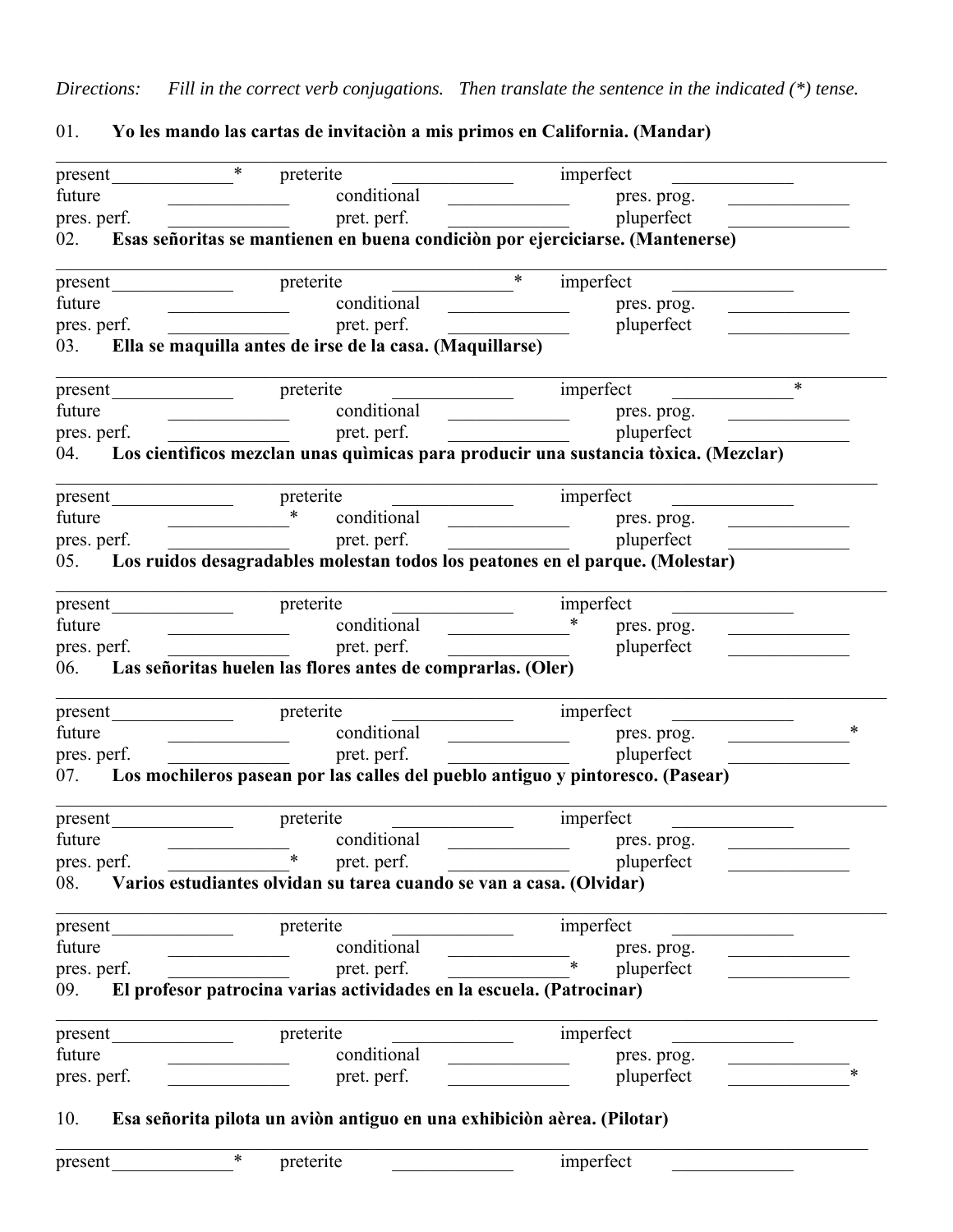| future                                                                    | conditional                                                                                                                                                                                                                                                                                                                                                        | pres. prog.<br><u> 1990 - Johann Barbara, martxa</u>                                                                                                                                                                                                                                                                                                                            |
|---------------------------------------------------------------------------|--------------------------------------------------------------------------------------------------------------------------------------------------------------------------------------------------------------------------------------------------------------------------------------------------------------------------------------------------------------------|---------------------------------------------------------------------------------------------------------------------------------------------------------------------------------------------------------------------------------------------------------------------------------------------------------------------------------------------------------------------------------|
| pres. perf.                                                               | pret. perf.                                                                                                                                                                                                                                                                                                                                                        | pluperfect                                                                                                                                                                                                                                                                                                                                                                      |
| 11. Yo plancho mis camisas cada mañana antes de ir a trabajar. (Planchar) |                                                                                                                                                                                                                                                                                                                                                                    |                                                                                                                                                                                                                                                                                                                                                                                 |
|                                                                           | present preterite                                                                                                                                                                                                                                                                                                                                                  | $\ast$<br>imperfect                                                                                                                                                                                                                                                                                                                                                             |
| future                                                                    | conditional                                                                                                                                                                                                                                                                                                                                                        | pres. prog.<br>$\overline{\phantom{a}}$<br>the company of the company of the                                                                                                                                                                                                                                                                                                    |
| pres. perf.                                                               | pret. perf.                                                                                                                                                                                                                                                                                                                                                        | pluperfect                                                                                                                                                                                                                                                                                                                                                                      |
| 12.                                                                       | Esos muchachos se portan mal en los pasillos. (Portarse)                                                                                                                                                                                                                                                                                                           |                                                                                                                                                                                                                                                                                                                                                                                 |
|                                                                           |                                                                                                                                                                                                                                                                                                                                                                    | $\ast$                                                                                                                                                                                                                                                                                                                                                                          |
| future                                                                    | conditional                                                                                                                                                                                                                                                                                                                                                        | pres. prog.<br><u> 1989 - Johann Harry Harry Hermer (</u>                                                                                                                                                                                                                                                                                                                       |
| pres. perf.                                                               | pret. perf.<br><u> 1990 - Jan James James Barnett, amerikansk politiker (</u>                                                                                                                                                                                                                                                                                      | pluperfect<br><u> 1980 - Jan Stein Stein Stein Stein Stein Stein Stein Stein Stein Stein Stein Stein Stein Stein Stein Stein S</u>                                                                                                                                                                                                                                              |
|                                                                           |                                                                                                                                                                                                                                                                                                                                                                    | 13. Debido a sus estudios diligentes, esas alumnas no se preocupan de las pruebas. (Preocuparse)                                                                                                                                                                                                                                                                                |
| present                                                                   | preterite                                                                                                                                                                                                                                                                                                                                                          | imperfect                                                                                                                                                                                                                                                                                                                                                                       |
| future                                                                    | $\begin{picture}(20,20) \put(0,0){\line(1,0){10}} \put(15,0){\line(1,0){10}} \put(15,0){\line(1,0){10}} \put(15,0){\line(1,0){10}} \put(15,0){\line(1,0){10}} \put(15,0){\line(1,0){10}} \put(15,0){\line(1,0){10}} \put(15,0){\line(1,0){10}} \put(15,0){\line(1,0){10}} \put(15,0){\line(1,0){10}} \put(15,0){\line(1,0){10}} \put(15,0){\line(1$<br>conditional | pres. prog.<br><u> 1989 - Johann Barbara, politik eta politik eta politik eta politik eta politik eta politik eta politik eta p</u> oli<br><u>and the company of the company of the company of the company of the company of the company of the company of the company of the company of the company of the company of the company of the company of the company of the com</u> |
| pres. perf.                                                               | pret. perf.                                                                                                                                                                                                                                                                                                                                                        | pluperfect                                                                                                                                                                                                                                                                                                                                                                      |
| 14.                                                                       |                                                                                                                                                                                                                                                                                                                                                                    | El anfitrion de la fiesta presenta los huèspedes recièn llegados a todos los otros. (Presentar)                                                                                                                                                                                                                                                                                 |
|                                                                           |                                                                                                                                                                                                                                                                                                                                                                    | imperfect                                                                                                                                                                                                                                                                                                                                                                       |
| future                                                                    |                                                                                                                                                                                                                                                                                                                                                                    | $\ast$<br>pres. prog.<br>the control of the control of the                                                                                                                                                                                                                                                                                                                      |
| pres. perf.                                                               | pret. perf.                                                                                                                                                                                                                                                                                                                                                        | pluperfect<br><u> 1980 - Johann Barbara, martin a</u>                                                                                                                                                                                                                                                                                                                           |
|                                                                           | 15. El banco no presta el dinero a los clientes empobrecidos. (Prestar)                                                                                                                                                                                                                                                                                            |                                                                                                                                                                                                                                                                                                                                                                                 |
|                                                                           |                                                                                                                                                                                                                                                                                                                                                                    | imperfect                                                                                                                                                                                                                                                                                                                                                                       |
| future                                                                    | conditional                                                                                                                                                                                                                                                                                                                                                        | ∗<br>pres. prog.                                                                                                                                                                                                                                                                                                                                                                |
| pres. perf.                                                               | pret. perf.                                                                                                                                                                                                                                                                                                                                                        | pluperfect                                                                                                                                                                                                                                                                                                                                                                      |
| 16.                                                                       | El ejèrcito màs fuerte prevale sobre el otro menos fuerte. (Prevaler)                                                                                                                                                                                                                                                                                              |                                                                                                                                                                                                                                                                                                                                                                                 |
| present                                                                   | preterite                                                                                                                                                                                                                                                                                                                                                          | imperfect                                                                                                                                                                                                                                                                                                                                                                       |
| future                                                                    | conditional                                                                                                                                                                                                                                                                                                                                                        | pres. prog.                                                                                                                                                                                                                                                                                                                                                                     |
| pres. perf.                                                               | $\ast$<br>pret. perf.                                                                                                                                                                                                                                                                                                                                              | pluperfect                                                                                                                                                                                                                                                                                                                                                                      |
|                                                                           |                                                                                                                                                                                                                                                                                                                                                                    | 17. Las barras en las ventanas y el sistema de alarma protege mi casa de los ladrones. (Proteger)                                                                                                                                                                                                                                                                               |
| present                                                                   | preterite                                                                                                                                                                                                                                                                                                                                                          | imperfect                                                                                                                                                                                                                                                                                                                                                                       |
| future                                                                    | conditional                                                                                                                                                                                                                                                                                                                                                        | pres. prog.                                                                                                                                                                                                                                                                                                                                                                     |
| pres. perf.                                                               | pret. perf.                                                                                                                                                                                                                                                                                                                                                        | $\ast$<br>pluperfect                                                                                                                                                                                                                                                                                                                                                            |
| 18.                                                                       | Los estudiantes se quejan a causa de la tarea dificil. (Quejarse)                                                                                                                                                                                                                                                                                                  |                                                                                                                                                                                                                                                                                                                                                                                 |
| present                                                                   | preterite                                                                                                                                                                                                                                                                                                                                                          | imperfect                                                                                                                                                                                                                                                                                                                                                                       |
| future                                                                    | conditional                                                                                                                                                                                                                                                                                                                                                        | pres. prog.                                                                                                                                                                                                                                                                                                                                                                     |
| pres. perf.                                                               | pret. perf.                                                                                                                                                                                                                                                                                                                                                        | pluperfect                                                                                                                                                                                                                                                                                                                                                                      |
| 19.                                                                       | Esos ladrones roban de toda la gente. (Robar)                                                                                                                                                                                                                                                                                                                      |                                                                                                                                                                                                                                                                                                                                                                                 |
| present                                                                   | $\ast$<br>preterite                                                                                                                                                                                                                                                                                                                                                | imperfect                                                                                                                                                                                                                                                                                                                                                                       |
| future                                                                    | conditional                                                                                                                                                                                                                                                                                                                                                        | pres. prog.                                                                                                                                                                                                                                                                                                                                                                     |
| pres. perf.                                                               | pret. perf.                                                                                                                                                                                                                                                                                                                                                        | pluperfect                                                                                                                                                                                                                                                                                                                                                                      |
| <b>SPANISH II, LESSON TEN:</b>                                            |                                                                                                                                                                                                                                                                                                                                                                    | <b>TRANSLATION</b>                                                                                                                                                                                                                                                                                                                                                              |
|                                                                           |                                                                                                                                                                                                                                                                                                                                                                    |                                                                                                                                                                                                                                                                                                                                                                                 |

01. El alcalde audaz de esa ciudad grande rogaba a los ciudadanos de no ser malèvolos.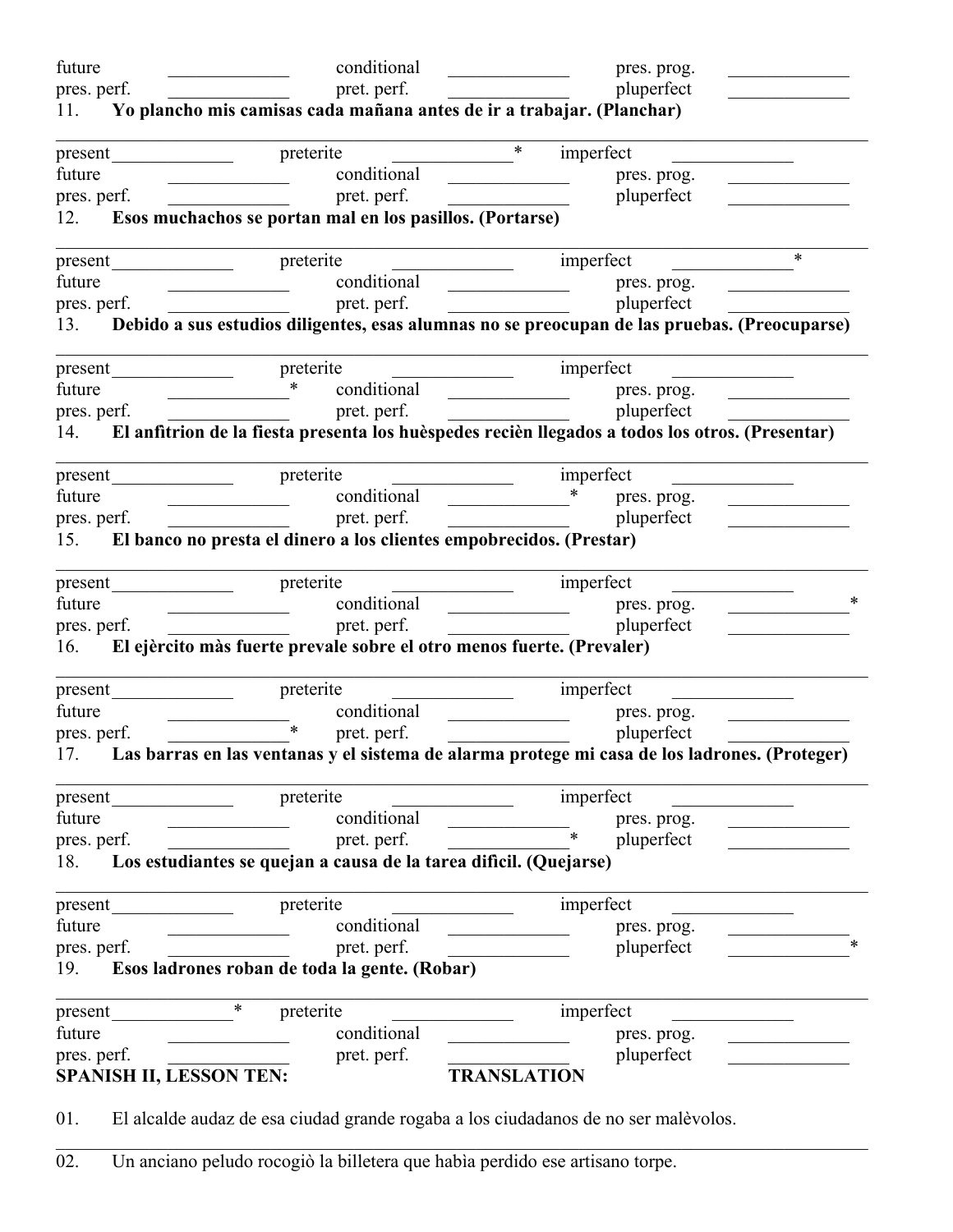- 03. El altoparlante està molestando a todos los oradores en el auditorio.
- 04. Esas bailerinas gràciles siempre llevan collares y aretes risibles.
- 05. El cofre entreabierto contenìa unos anillos surtidos y embrujados.
- 06. Ese almirante desnudo que lleva la aspiradora està subiendo el asta.
- 07. Los estudiantes siguìan un horario ajetreado durante todo el año escolar.
- 08. La señorita en la playa se puso un aplicaciòn copiosa de bronceador en su piel.
- 09. Hay que estudiar mucho para sacarse una buena marca.
- 10. ¡Es una làstima que ese hombre està como una cabra!
- 11. ¡No me digas tus problemas! ¡Ya basta! ¡Ya los sè!
- 12. Esa parte del paìs sufre de un clima muy cambiable.
- 13. La asistente histèrica de ese artisano hàbil llevaba un chaleco manchado y holgado.
- 14. Hay muchos deportivos populares. ¿Cuàles son tus deportivos favoritos?
- 15. ¿Puede decirme dònde queda el basurero?
- 16. El cartòn contenìa los broches, los aretes, y los collares perdidos.
- 17. Una docena de anuncios exasperantes y molestos interrumpiràn mi programa favorito.
- 18. Una compañìa benèvola les donarà los bates, las banderas, y los gorros al equipo de bèisbol.

 $\_$  , and the set of the set of the set of the set of the set of the set of the set of the set of the set of the set of the set of the set of the set of the set of the set of the set of the set of the set of the set of th

- 19. ¿Puedes guardar un secreto? ¡El disfraz de esa bailarina es risible!
- 20. Era un concurso letal en que los participantes se peleaban con los baldes y los buzones.
- 21. La busqueda para la antena parabòlica perdida durò un buen rato.
- 22. ¡Tienes suerte! ¡Nadie sabe tu contraseña!
- 23. Èl corrìa un riesgo evitable cuando saltò de la ala del aviòn.
- 24. Los bomberos estàn rescatando un gato desesperado del auditorio.
- 25. ¡Que lìo! ¡Hay unos audìfonos y birretes sangrientes y un olor odioso en el desvàn!
- 26. ¡Es ridìculo que ella no sabe como planchar sus camisetas! ¡Què verguenza!
- 27. El conferenciante ineficaz les diò un discurso breve del amor de las artes bellezas a sus antepasados.

 $\_$  , and the set of the set of the set of the set of the set of the set of the set of the set of the set of the set of the set of the set of the set of the set of the set of the set of the set of the set of the set of th

28. Hay que tomar en cuenta el tiempo cambiable antes de planearse una vacaciòn.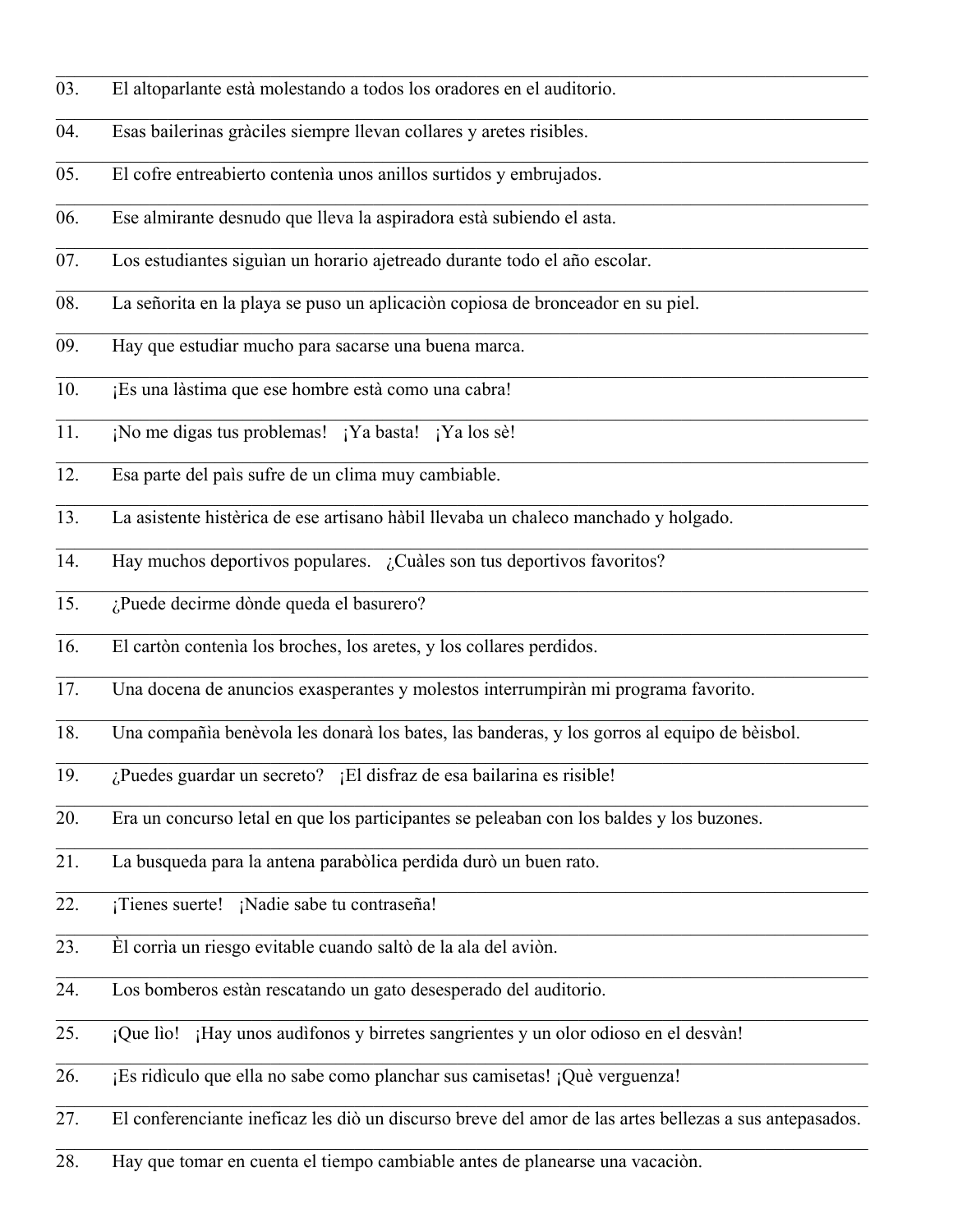- 29. La falta de una contraseña conveniente serìa muy exasperante.
- 30. ¡No me mientas! ¡Dìme cuàntos años tienes!
- 31. La ambulancia va a llegar tan pronto como posible.
- 32. A ella no le vale la pena de cortarse los flequillos.
- 33. ¿Què tipo de juego es? ¿A quièn le toca? ¿Quièn gana? ¿Puedo tirar?
- 34. Yo estoy apàtico. ¿Me trae el basurero?
- 35.  $\lambda$  *i*. Me dejas ver tus dedos de pie peludos?
- 36. La antena parabòlica en el techo de la capilla està manchada a causa de los pàjaros.
- 37. No vale la pena saltar la cuerda.
- 38. Los estudiantes habìan escrito unos ensayos en letras cursivas.
- 39. Hay mucha informaciòn en la base de datos, pero no puedo descubrir el enlace en el sitio Web.

 $\_$  , and the set of the set of the set of the set of the set of the set of the set of the set of the set of the set of the set of the set of the set of the set of the set of the set of the set of the set of the set of th

 $\_$  , and the set of the set of the set of the set of the set of the set of the set of the set of the set of the set of the set of the set of the set of the set of the set of the set of the set of the set of the set of th

- 40. Muchos desconocidos llevando bolsos y banderas andaron delante del desfile .
- 41. El artesano que construìa ese disfraz holgado salìo, pero va a regresar pronto.
- 42. Esa empresa malograda cometìa muchos errores evitables.
- 43. El anciano audaz habìa robado la farmacìa antes de la llegada del dueño.
- 44.  $i$ Es ella tu novia?  $i$ Cuàl es la fecha de la boda?
- 45. ¡A mì no me gusta ese budìn amargo!
- 46. Habìa una capilla encima de la colina.
- 47. Èl habìa seguido una carrera deslograda y humillante.
- 48. Todos nosotros debemos reciclar las botellas y el cartòn tanto como posible.
- 49. Las señoritas recibieron las becas para estudiar las bellas artes.

#### **SPANISH II, LESSON TEN: IMPERATIVES/TRANSLATE**

#### **Formal imperatives:**

01. Lesa carta al artisano. (Mandar)

02. No Ud. de la arquitectura. (Quejarse)

| -03.      | Uds. la ropa en el armario.   |  |
|-----------|-------------------------------|--|
| (Ordenar) |                               |  |
|           |                               |  |
| 04.       | Ud. la basura antes de salir. |  |
| (Quemar)  |                               |  |

 $\mathcal{L} = \{ \mathcal{L} \}$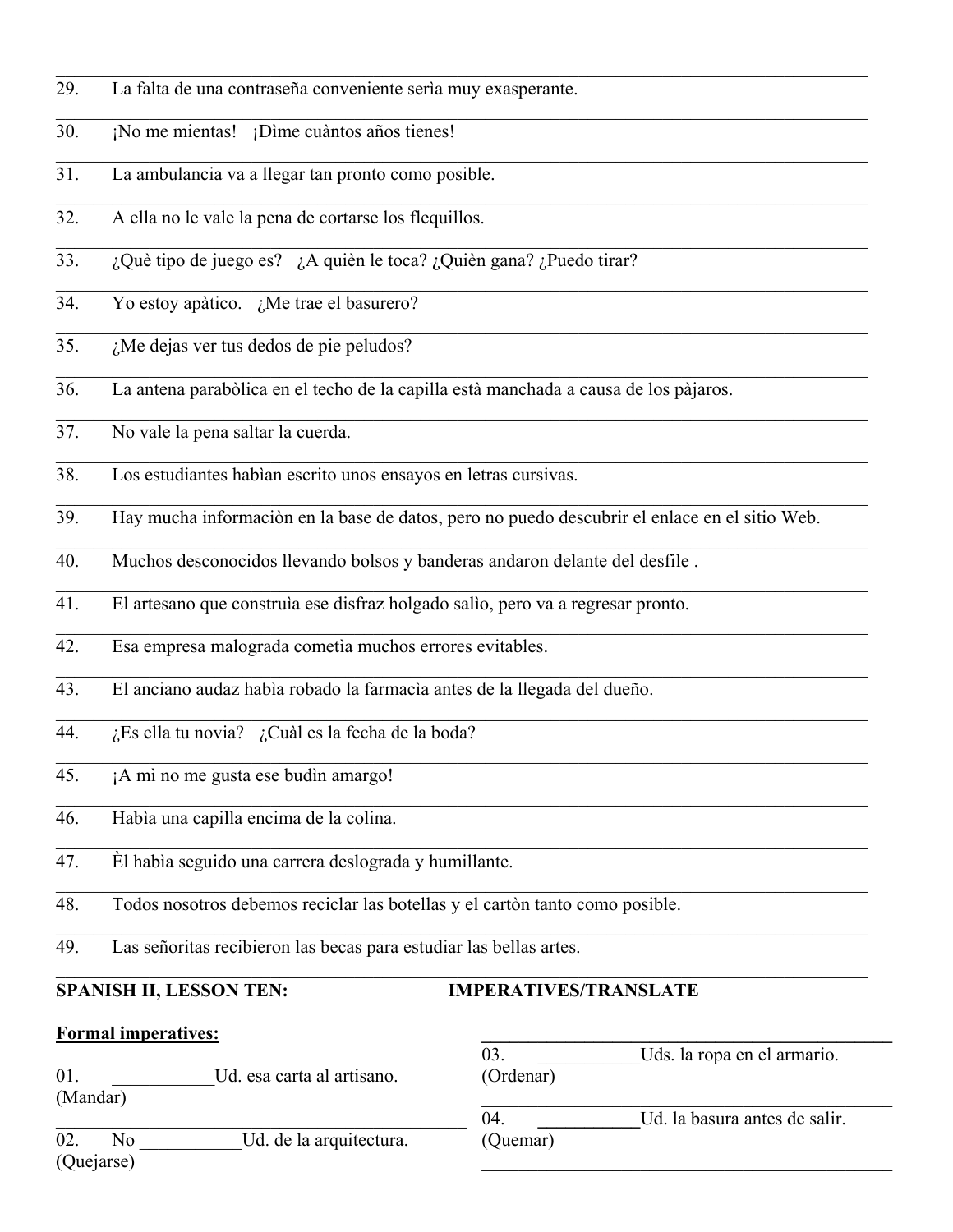| 05.<br>Uds. esas personas desesperadas.             |                                                                        |
|-----------------------------------------------------|------------------------------------------------------------------------|
| (Rescatar)                                          | 03.<br>esa barca al otro lado del rio.                                 |
|                                                     | (Remar)                                                                |
| 06.<br>Ud. un prèstamo del banco.<br>N <sub>o</sub> |                                                                        |
| (Solicitar)                                         | 04.<br>iNo<br>de nada! ¡Càlmate!<br>(Preocuparse)                      |
| 07.<br>Uds. durante la conferencia.                 |                                                                        |
| (Opinar)                                            | en la escuela ni en la iglesia.<br>05.<br>N <sub>o</sub><br>(Pelearse) |
| Ud. en un entierro!<br>08.<br>iNo                   |                                                                        |
| (Sonreirse)                                         | 06.<br>las bellas artes.                                               |
| 09.<br>Uds. al entrar en el auditorio.              | (Patrocinar)                                                           |
| (Saludarse)                                         | en buena condición y salud!<br>07.                                     |
|                                                     | (Mantenerse)                                                           |
| 10.<br>Ud. màs despacio para tranquilarse.          |                                                                        |
| (Respirar)                                          | 08.<br>N <sub>o</sub><br>antes de trabajar en el cèsped.               |
|                                                     | (Maquillarse)                                                          |
| 11.<br>N <sub>o</sub><br>Uds. los libros del piso.  |                                                                        |
| (Recoger)                                           | 09.<br>la seguridad de tus contraseñas.                                |
|                                                     | (Proteger)                                                             |
| 12.<br>Ud. las cifras en esta base de datos.        |                                                                        |
| (Sumar)                                             | 10.<br>el telèfono cuidadosamente.                                     |
| 13.<br>Ud. las semillas en el jardìn.               | (Marcar)                                                               |
| (Sembrar)                                           | $i$ No<br>en una manera descortès!<br>11.                              |
|                                                     | (Señalar)                                                              |
| 14.<br>Uds. esa cerca alta allì.<br>N <sub>o</sub>  |                                                                        |
| (Saltar)                                            | 12.<br>N <sub>o</sub><br>vestirte antes de salir.                      |
|                                                     | (Olvidar)                                                              |
| 15.<br>me Ud. dos dòlares, por favor!               |                                                                        |
| (Prestar)                                           | 13.<br>$i$ No me                                                       |
|                                                     | (Molestar)                                                             |
| <b>Familiar imperatives:</b>                        | 14.<br>la medicina con agua copiosa.                                   |
|                                                     | (Mezclar)                                                              |
| ¡No los niñitos de sus dulces!<br>01.               |                                                                        |
| (Robar)                                             | 15.<br>tu ropa antes de vestirte.                                      |
|                                                     | (Planchar)                                                             |
| el aviòn sin llevar tus gafas.<br>02.<br>No         |                                                                        |
| (Pilotar)                                           |                                                                        |
| <b>SPANISH II, LESSON TEN:</b>                      | PRONOUNS/USAGE/TRANSLATION                                             |
| subject: (ellos, tù, nosotros, vosotros, ella, yo)  | planchabeis todas vuestras camisas.<br>04.                             |
| 01.<br>paseas en la acera.                          | 05.<br>me preocuparè a causa del tiempo.                               |
| opinò en voz alta.<br>02.                           | 06.<br>protegerian sus casas con alarmas.                              |
| pilotamos el aviòn cada dìa.<br>03.                 |                                                                        |

**reflexive:** *(se, os, te, me, se, nos)*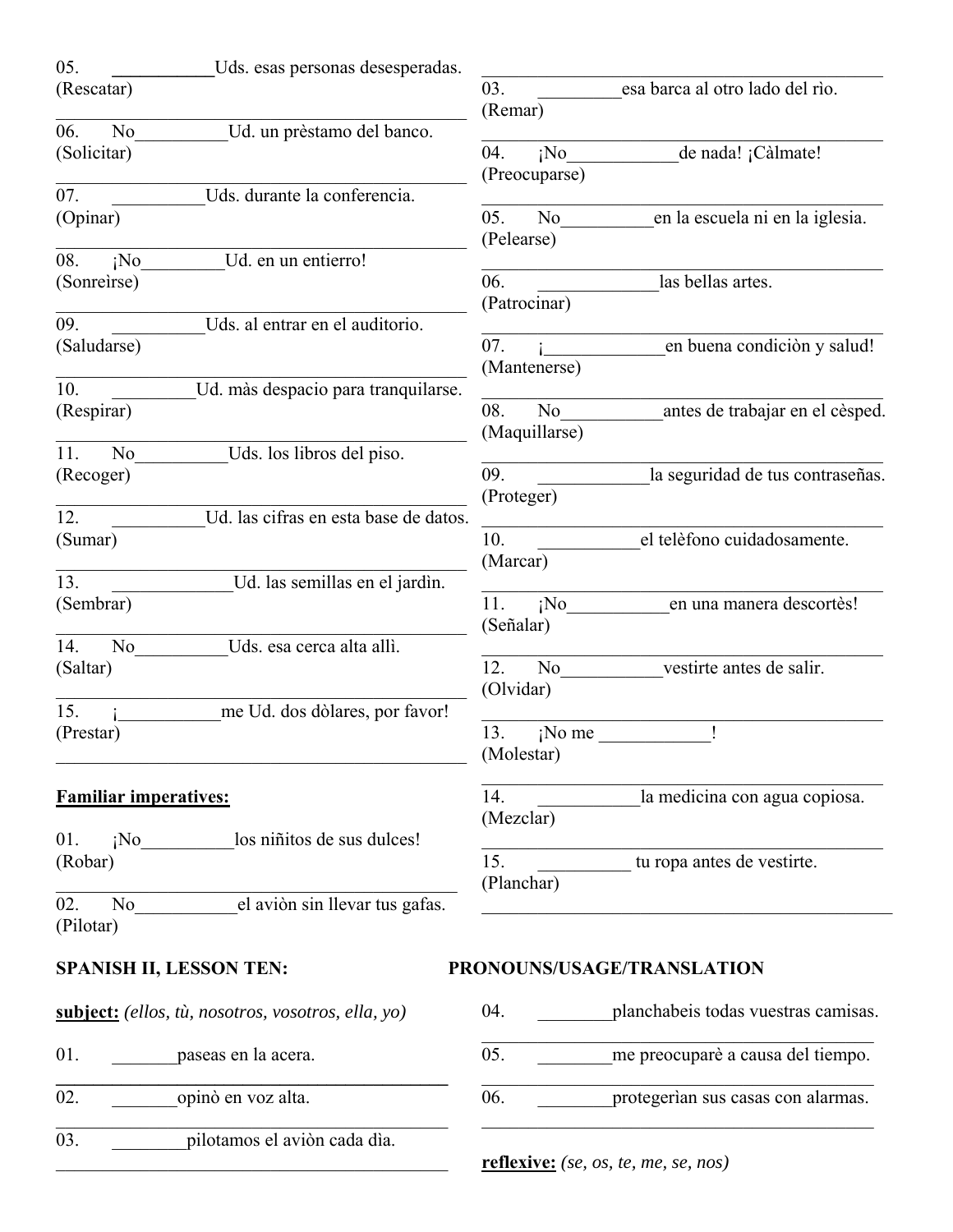|     |                                                                        | 04.       | Hemos acabado con ensayos.                                                                                 |
|-----|------------------------------------------------------------------------|-----------|------------------------------------------------------------------------------------------------------------|
| 01. | Nosotros portàbamos muy mal.                                           | 05.       | Ellos abrieron _______ buzones electrònicos.                                                               |
| 02. | Mis amigos ______ perdonaban uno a otro.                               | 06.       | Tù ves mis llaves aquì. ¿Dònde estàn los ____?                                                             |
| 03. | Yo mantengo en buena condición.                                        |           |                                                                                                            |
| 05. | Vosotros quejabais mucho.                                              | relative: | (los tuyos, de quièn, lo que, cuyo, la mìa, las que)                                                       |
| 06. | Tù reiràs al fin del programa                                          | 01.       | La antena parabòlica de mis vecinos està al                                                                |
|     | demonstrative: (esas, esos, aquellas, ese, estos, esto)                |           | lado de su casa. està enfrente de mi<br>casa.                                                              |
| 01. | anillos en la ventana son muy costosos.                                | 02.       | Nuestros audifonos son grandes y viejos.                                                                   |
| 02. | ______ autorretrato aquì es feo y ridiculo.                            |           | que estàn allì en tu mochila, son<br>màs pequeños.                                                         |
| 03. | farmacias a lo lejos están cerradas.                                   |           |                                                                                                            |
| 04. | $i$ Què es $\frac{1}{i}$                                               | 03.       | Las señoritas que ya han llegado son mis<br>primas. _____ _____ todavìa no han llegado                     |
| 05. | $i$ De quièn son botas sucias alli?                                    |           | son tuyas.                                                                                                 |
| 06. | ¿Para quièn son cofres en el piso?                                     | 04.       | Èl habla un idioma desconocido. Yo no                                                                      |
|     |                                                                        |           | entiendo _____ _____ està diciendo.                                                                        |
|     | possessive: (nuestros, mìas, mi, su, sus, tuyos)                       | 05.       | Un pueblo anciano y remoto, nombre no<br>puedo acordarme, es el lugar de nacimiento de<br>un autor famoso. |
| 01. | Las banderas allì son .                                                | 06.       | $i_{\dots}$ son estas camisetas?                                                                           |
| 02. | ¿Dònde està collar, Elena?                                             |           |                                                                                                            |
| 03. | ¡Me he recuperado billetera perdida!                                   |           |                                                                                                            |
|     | <b>indirect object:</b> (me, les, le, os, te, nos)                     |           | venderàn su carpa que ya no usan.                                                                          |
| 01. | $i$ Por què no<br>dicen Uds. la verdad a los<br>agentes de la policia? | 04.       | A tì te gusta leer? Voy a dar unos libros                                                                  |
| 02. | Mi hijo<br>trajo un suèter còmico para<br>la Navidad.                  | 05.       | falta el dinero, vaya Ud. al<br>Si a Ud<br>banco para obtenerlo.                                           |
| 03. | Necesitamos una carpa. Nuestros vecinos                                | 06.       | Tenèis vosotros hambre? Yo<br>comprare                                                                     |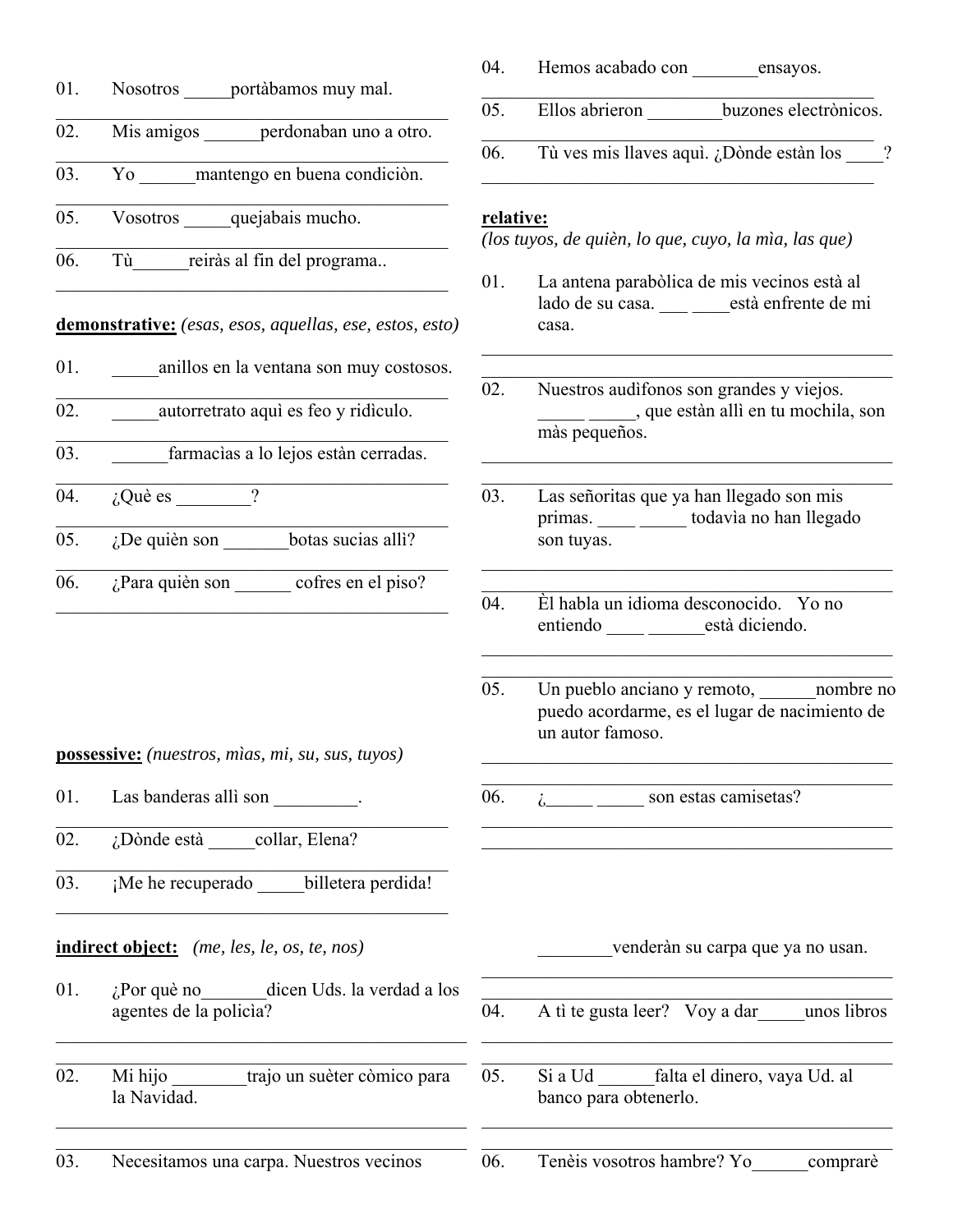los comestibles.

*(me la, nos la, se la, me las, me lo, nos los)*

- 01. Me gustarìan unas cervezas frìas. ;Traìga Ud.!
	- La profesora ha preparado la lecciòn. Ella va a enseñàr\_\_\_\_\_ \_\_\_\_\_\_a sus estudiantes.
	- 03. No sabemos la direcciòn de la biblioteca. ¡Dìga\_\_\_\_\_ \_\_\_\_\_Ud., por favor!
		- Me falta una pala. ¿Por què no sacas del cobertizo?
	- 05. Queremos nuevos estantes en la oficina. Ese carpintero viejo \_\_\_\_\_\_ \_\_\_\_\_\_construirà.
	- 06. En mi vida no habìa visto un murcièlago. Mi amigo mostrò.

# **direct object:** *(nos, la, las, lo, los, te)*

- 01. Esta frutas se estroparon. Voy a echar  $\qquad \qquad$  02.
- 02. El cortacèsped està en el cobertizo. Yo \_\_\_\_\_ veo allì.
- 03. Es un problema difìcil. Hay solamente una respuesta correcta. ¡Dìgame Ud.! 04.
- 04. Necesito los dos relojes que estàn en el piso. ¡Traìganme Uds. ahorita!
- $\overline{05.}$  *i*, Quièn eres? Yo no conozco.
- 06. Cuando entràbamos en la sala, los estudiantes \_\_\_\_\_vieron.

 $\mathcal{L}_\text{max}$  and  $\mathcal{L}_\text{max}$  and  $\mathcal{L}_\text{max}$  and  $\mathcal{L}_\text{max}$  and  $\mathcal{L}_\text{max}$ 

#### **double object:**

- 01. **i**No duda que esa señorita como una cabra!
- 02. Los aretes y collares en su bolso.
- 03. **• •** *que hacer mucho trabajo hoy!*
- 04. Esos habladores \_\_\_\_\_\_\_\_\_\_altos y delgados.
- 05.  $i$ Dònde las bombillas perdidas?
- $\mathcal{L}_\text{max}$  and  $\mathcal{L}_\text{max}$  and  $\mathcal{L}_\text{max}$  and  $\mathcal{L}_\text{max}$  and  $\mathcal{L}_\text{max}$ 06. Los artisanos cansados esta noche.
- 07. **¡Ya basta!** ¡Yo muy enojado ahorita!
- $\overline{08.}$  iHe llegado! ¿Què que hacer?

## SPANISH II, LESSON TEN: SER/ESTAR/HAY AND TRANSLATION

- 09.  $\iota$ : Cuàl la direcciòn de la escuela?
- 10. Los basureros abajo de la mesas.
- 11. La puerta de la oficina entreabierta.  $\mathcal{L}_\text{max}$  and  $\mathcal{L}_\text{max}$  and  $\mathcal{L}_\text{max}$  and  $\mathcal{L}_\text{max}$
- 12. Ese asiento siempre incòmodo.
- 13. **¡Què sorpresa!** ¡Esas señoritas muy agradables hoy!
- 14. Ella una muchacha simpàtica e inteligente.

 $\mathcal{L}_\text{max}$  and  $\mathcal{L}_\text{max}$  and  $\mathcal{L}_\text{max}$  and  $\mathcal{L}_\text{max}$ 

 $\mathcal{L}_\text{max}$  and  $\mathcal{L}_\text{max}$  and  $\mathcal{L}_\text{max}$  and  $\mathcal{L}_\text{max}$  and  $\mathcal{L}_\text{max}$ 

- 15. Esa anfitriona histèrica y malèvala.
- 16. Las bailarinas hàbiles, precisas, y gràciles.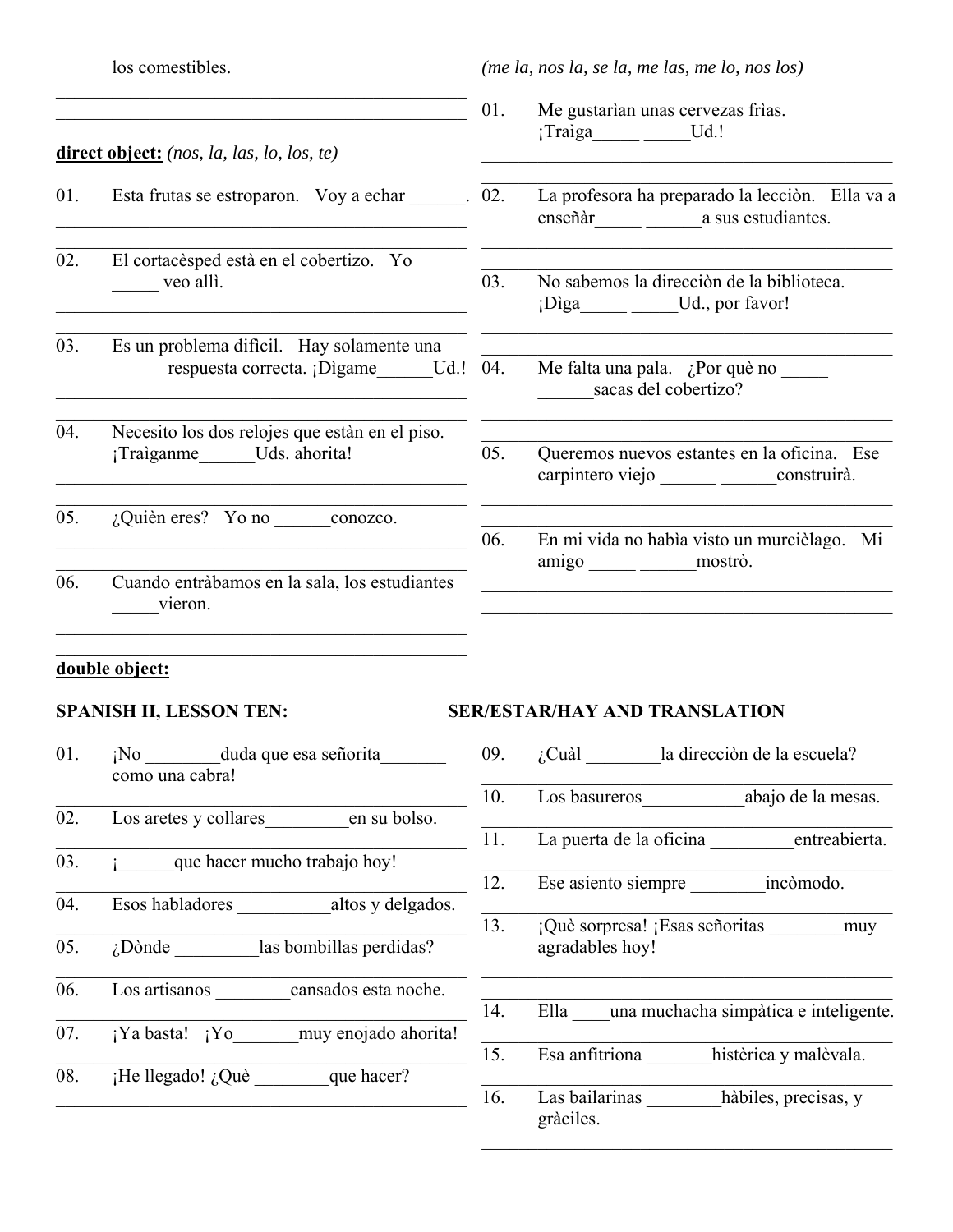*Directions: Unscramble and then translate these idiomatic expressions from the lesson packet:*

| 01. | otrenneraz       | 09.<br>aueeoaqinltc     | eonalscutciecudir<br>17. |
|-----|------------------|-------------------------|--------------------------|
| 02. | adialgume        | 10.<br>tttoacaie        | 18.<br>nymeosos          |
| 03. | slyaeo           | ertesqistue<br>11.      | iotordismaecnse<br>19.   |
| 04. | ezenervergnatu   | 12.<br>sntnreeueo       | 20.<br>uonrbtneua        |
| 05. | anavalrpeel      | saarltdalacure<br>13.   | 21.<br>omtueaerntacn     |
| 06. | mastereargraders | 14.<br>raesoucobtaamnac | 22.<br>lsieotochonmu     |
| 07. | nonpoortomcat    | 15.<br>sbataay          | 23.<br>becarunnouasaanat |
| 08. | ttneeeerrsu      | omiametac<br>16.        | 24.<br>arueesoqr         |
|     |                  |                         |                          |

#### **SPANISH II, LESSON TEN:** TRANSLATION

*Directions: Translate the following:*

 El orador principal para la conferencia de empresas se habìa levantado tan pronto como tocò su despertador. Tomò la decisiòn de vestirse en su traje con chaleco rayado de gris. Tambien tomò en cuenta el color apropiado de su corbata. Decidiò en la roja. Valerìa la pena de vestirse muy bien y de no correr riesgos en su ropa. Serìa un encuentro comercial muy importante para su carrera.

 Despuès de tomar dos aspirinas porque le estaba doliendo la cabeza, se fue de la casa. Caminò por la acera cerca del asta y de la antena parabòlica, y se acordò poner el basurero en el bordillo de la calle enfrente de su casa. Habìa sacado las revistas y los periòdicos de su casa para ponerlos en el cubo de reciclar. Puso una carta en el buzòn, y se volviò a su casa, porque habìa olvidado su billetera y un bolso con la alimentaciòn para su almuerzo. ¡Què verguenza!

 Decidiò pasear brevemente en el vecindario antes de ir a la conferencia. Viò a una ambulancia en el cruce de calles adelante. Pasò enfrente de una capilla de casamientos, y se diò cuenta de la puerta entreabierta allì. A èl le gustaba mucho la arquitectura de la capilla y tambien del auditorio al otro lado de la avenida. Se parò enfrente del parque para mirar a los niños jugando al baloncesto y a las niñas gràciles saltando la cuerda. ¡Què divertido!

 Continuò andar por la acera, pero ahora en la direcciòn de la conferencìa. Viò a una señorita llevando un collar de perlas y unos aretes de oro. Ella llevò un suèter holgado, una falda manchada, y un gorro torcido. Tenìa piernas y orejas peludas. ¡Què làstima!

 La calle subiò una colina, y èl pasò enfrente del banco. Allì viò a un anciano apàtico que se sentaba en un asiento contiguo a la farmacìa al otro lado del banco. Unos desconocidos odiosos se paraban allì tambien.